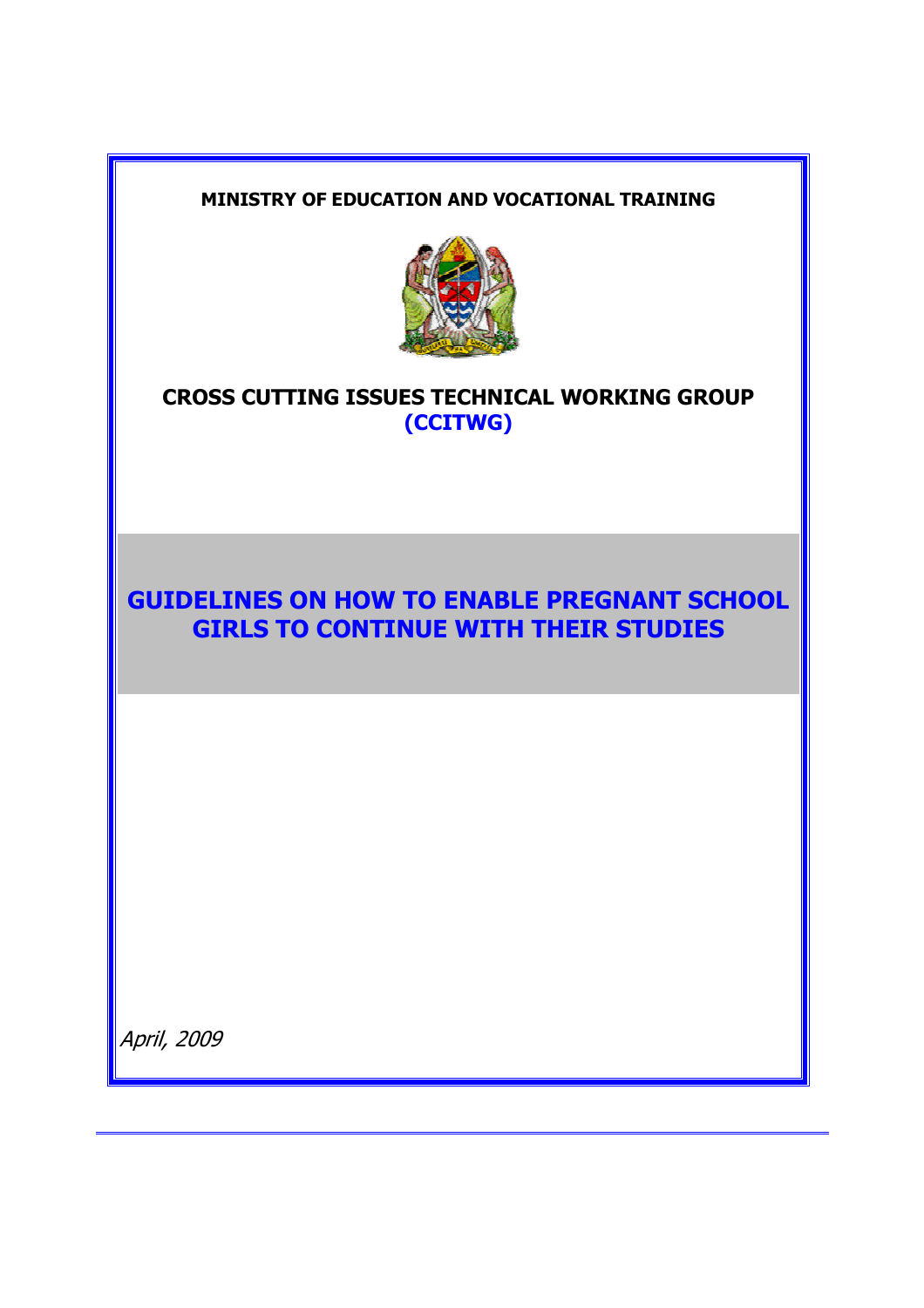| :onten |
|--------|
|--------|

| <b>Abbreviations</b> |                                                                                                              |                                                                        |                |  |  |  |
|----------------------|--------------------------------------------------------------------------------------------------------------|------------------------------------------------------------------------|----------------|--|--|--|
| <b>Definition</b>    |                                                                                                              |                                                                        |                |  |  |  |
| 1.0                  | <b>Introduction</b>                                                                                          |                                                                        |                |  |  |  |
|                      | 1.1                                                                                                          | Procedures to enable pregnant school girl to continue with her studies | 1              |  |  |  |
|                      | 1.2                                                                                                          | Reducing / eliminating pregnancies to school girls                     | $\overline{2}$ |  |  |  |
| 2.0                  |                                                                                                              | Steps to be taken to those impregnating/marrying school girls          | 3              |  |  |  |
| 3.0                  | How to take care infants delivered by school girls                                                           |                                                                        |                |  |  |  |
| 4.0                  | Guiding and Counseling pregnant school girl who hesitate to disclose responsible<br>person for her pregnancy |                                                                        |                |  |  |  |
|                      |                                                                                                              |                                                                        |                |  |  |  |
| 5.0                  | <b>Recommendations</b>                                                                                       |                                                                        |                |  |  |  |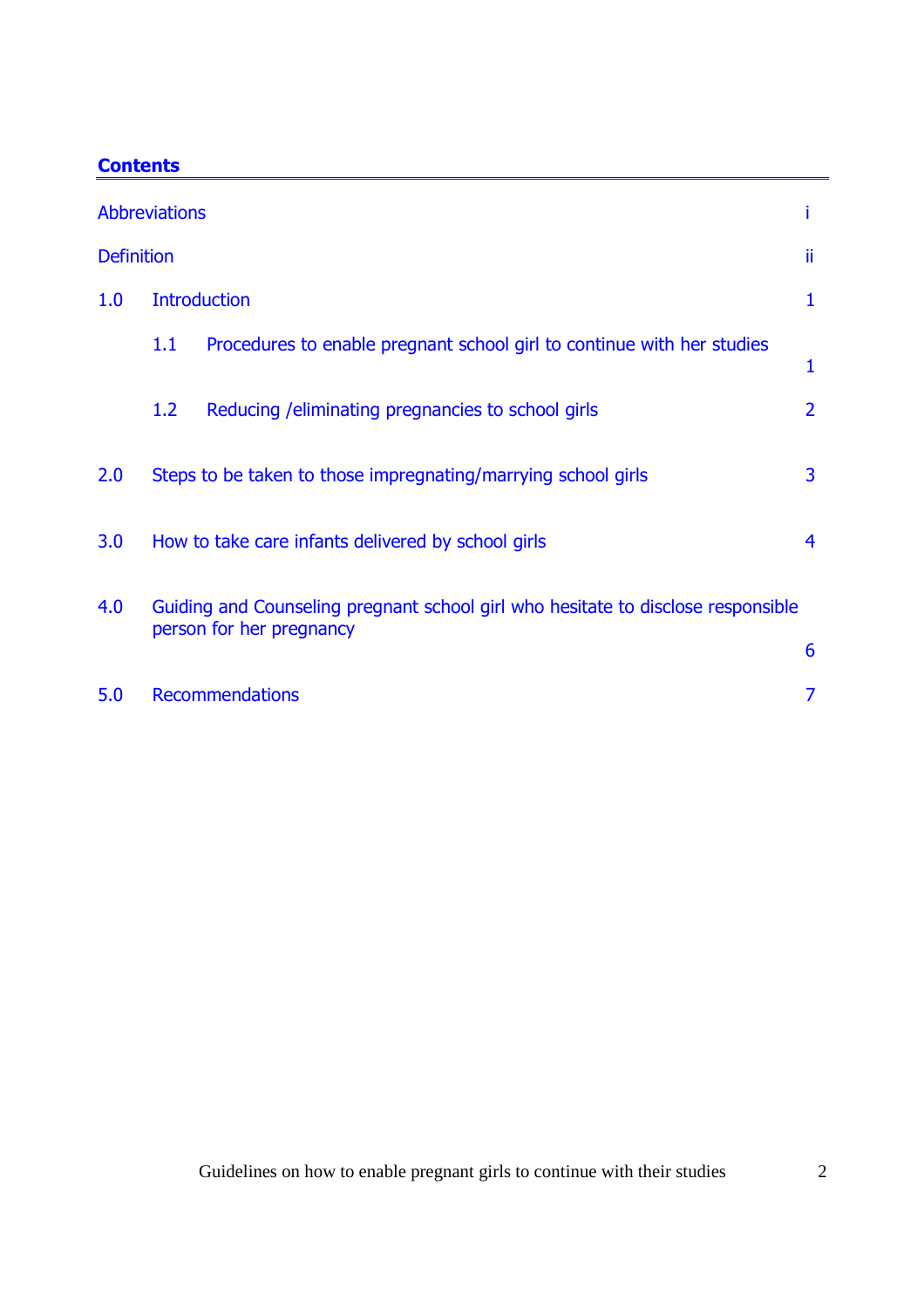## **Abbreviations**

| <b>BEST</b>  | <b>Basic Education Statistics in Tanzania</b>                             |
|--------------|---------------------------------------------------------------------------|
| <b>COBET</b> | Complementary Basic Education and Training                                |
| <b>COSET</b> | Complementary Secondary Education in Tanzania                             |
| <b>CEDAW</b> | Convention on Elimination of All Forms of Discrimination Against<br>Women |
| <b>DNA</b>   | Deoxy-ribonucleic Acid                                                    |
| <b>IPPE</b>  | <b>Integrated Post Primary Education</b>                                  |
| <b>MOEVT</b> | Ministry of Education and Vocational Training                             |
| <b>PEDP</b>  | Primary Education Development Plan                                        |
| <b>SEDP</b>  | Secondary Education Development Plan                                      |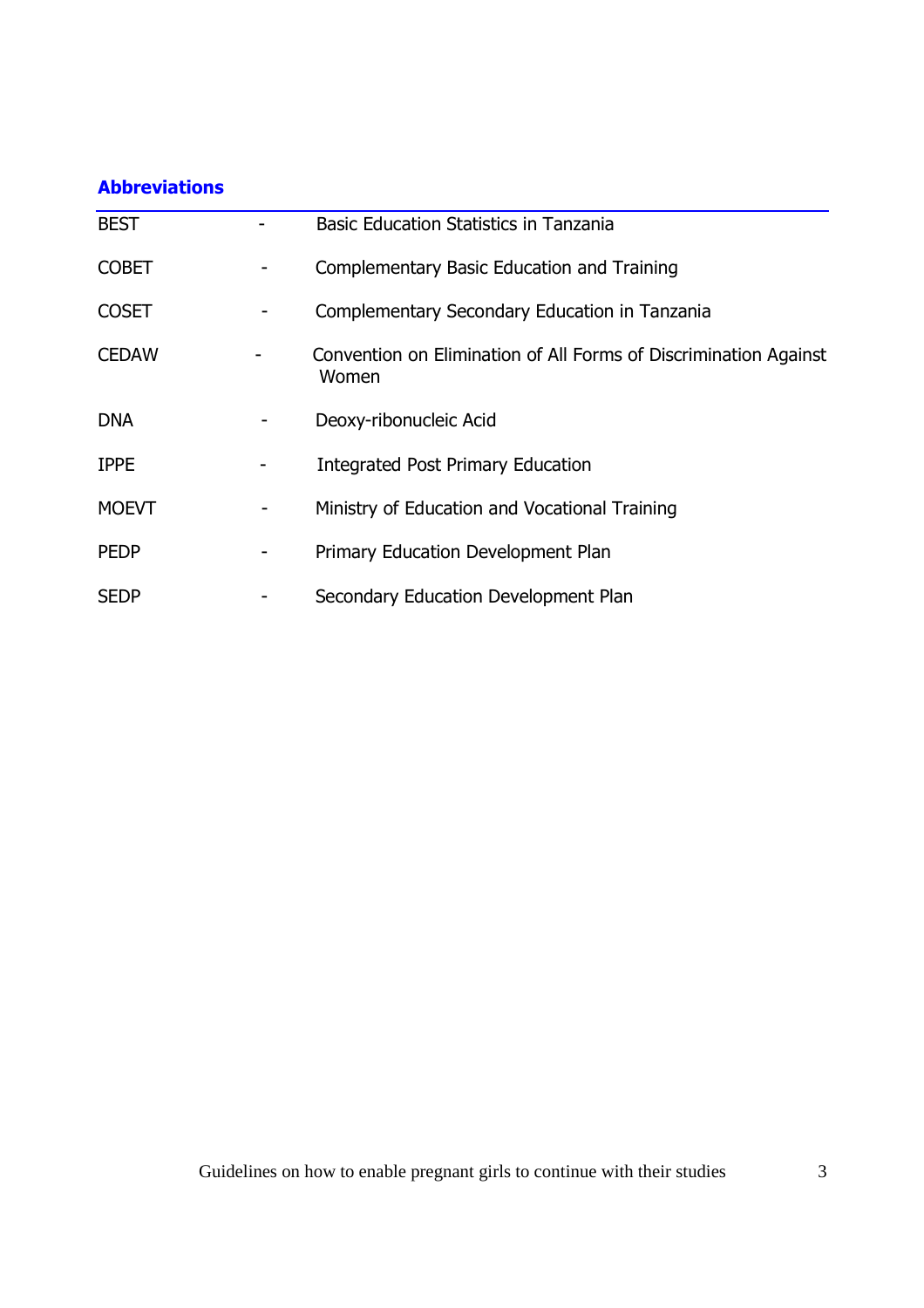## **Definitions**

| <b>Education System</b>        | Education system categorized into:                                                                           |
|--------------------------------|--------------------------------------------------------------------------------------------------------------|
|                                | Formal education; and<br>п                                                                                   |
|                                | Informal education<br>п                                                                                      |
| <b>Famous person</b>           | A respected person in the society whose<br>opinions is accepted and respected by the<br>community around him |
| <b>Pupil</b>                   | A learner who is yet to finish formal primary<br>education                                                   |
| <b>Student</b>                 | A learner who is yet to finish formal secondary<br>education                                                 |
| <b>Government</b>              | All levels of public governance                                                                              |
| <b>Village/ward leadership</b> | Village/ward chairperson and respective<br>village/ward committees                                           |
| <b>School leadership</b>       | School head teacher/master, teachers and<br>school committees/boards                                         |
| <b>Religious leaders</b>       | Leaders who administer religious<br>responsibilities amongst different religions and<br>denominations        |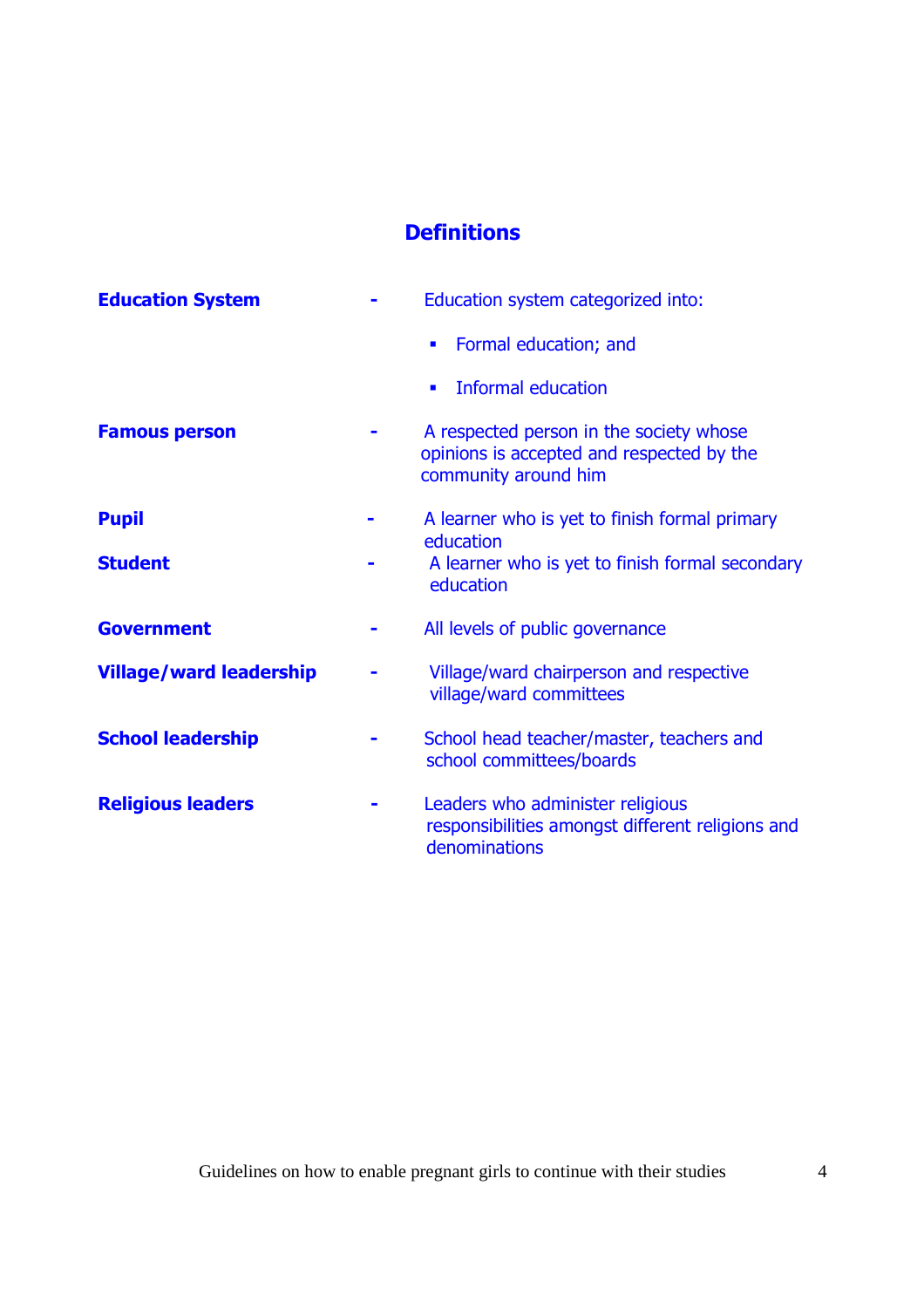#### **1.0 INTRODUCTION**

The Education and Training Policy (ETP) of 1995 which is currently under review among others things, emphasizes on access and equity to quality education to all so as to have Tanzanians who are highly educated, knowledgeable, skilled and culturally mature to handle national and international challenges in various political and social economic fields and as well as empower them to contribute in growth of national economy. Thus, the policy acknowledges, promotes and advocates deliberate moves which aim at assuring that girls are not denied the right of access to quality education. This is due to the fact that they are among the disadvantaged groups due to customary and cultural constraints and stereotypes.

In spite of the efforts being taken by the government to ensure provision of quality education to girls, there are obstacles which hinder girls to fully benefit from these efforts. One of the obstacles is expulsion from school because of pregnancy. This situation greatly affects the girls themselves, borne babies, parents/guardians and the national at large. Statistics shows that, about six percent (6%), BEST, 2008) of girls enrolled in primary schools, end up being expelled from school due to pregnancy. Secondary school girls face similar plight.

Besides hindering national initiatives and strategies of ensuring equity to all Tanzanians, expulsion of school girls due to any reason is also contrary to several Regional and International conventions ratified by the country that emphasize on equity and refutes any kind of discrimination. Such conventions include; the 1990 Jomtien declaration on Education for All (EFA), African Protocol on the Right of the Child, International Convention on Elimination of All Forms of Discrimination Against Women (CEDAW - 1979) and Dakar framework of Action 2000. All these conventions focus on the right to quality education to all children particularly girls. The government is committed and strives to implement the ratified conventions. The Primary Education Development Plan (I) 2002 - 2006, Primary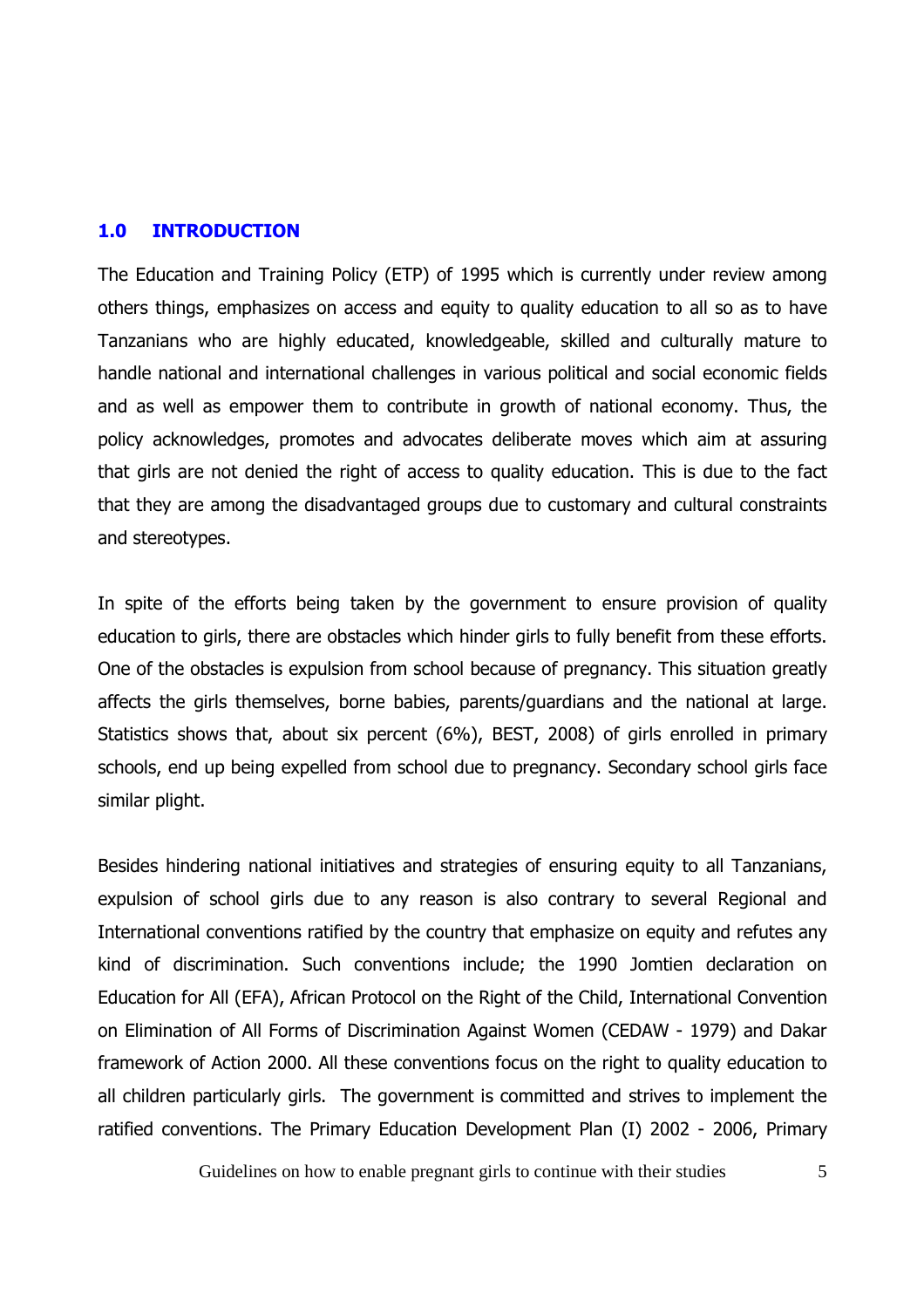Education Development Plan (II) 2007 - 2011 and Secondary Education Development Plan 2004 - 2009 strategies realization of gender equity and access to quality education in Tanzania.

The government is alarmed at the rate in which the number of school girls who have been forced to terminate or being expelled from schools, just because of early marriages and/or pregnancies. Tanzania needs skilled and well educated women and men to take part in the development of the country, so it cannot just stand aside while it is loosing the most precious contribution of many young Tanzanian women to the development of the country because of early marriages and pregnancies.

In the process of addressing the problem of early marriages and pregnancies of school girls, experience was sought from neighboring African countries which have addressed the problem by developing a mechanism of enabling impregnated school girls to get back to school after giving birth to continue with their studies. These countries are Zambia, Kenya, Botswana, Guinea and Malawi. Also, open public discussions in eight educational zones in the country were organized and conducted to allow educationists and stakeholders to deliberate on the fate of impregnated school girls. The educational zones are eastern, western, northeastern, northwestern, southern, highlands, lake and central zones. Generally, stakeholders agreed that, impregnated school girls be allowed to get back to school.

It is from the above arguments that, the government is developing guideline/ procedures on how to enable impregnated school girls go back to school to continue with their studies. This document will also dwell on how to reduce/eliminate the problem of pregnancies of school girls.

## **2.0 PROCEDURES THAT WILL ENABLE IMPREGNATED SCHOOL GIRLS GET BACK TO SCHOOL TO CONTINUE WITH THEIR STUDIES**

Procedures that enables impregnated school girls get back to school to continue with their studies includes responsibilities and actions to be taken by respective actors/stakeholders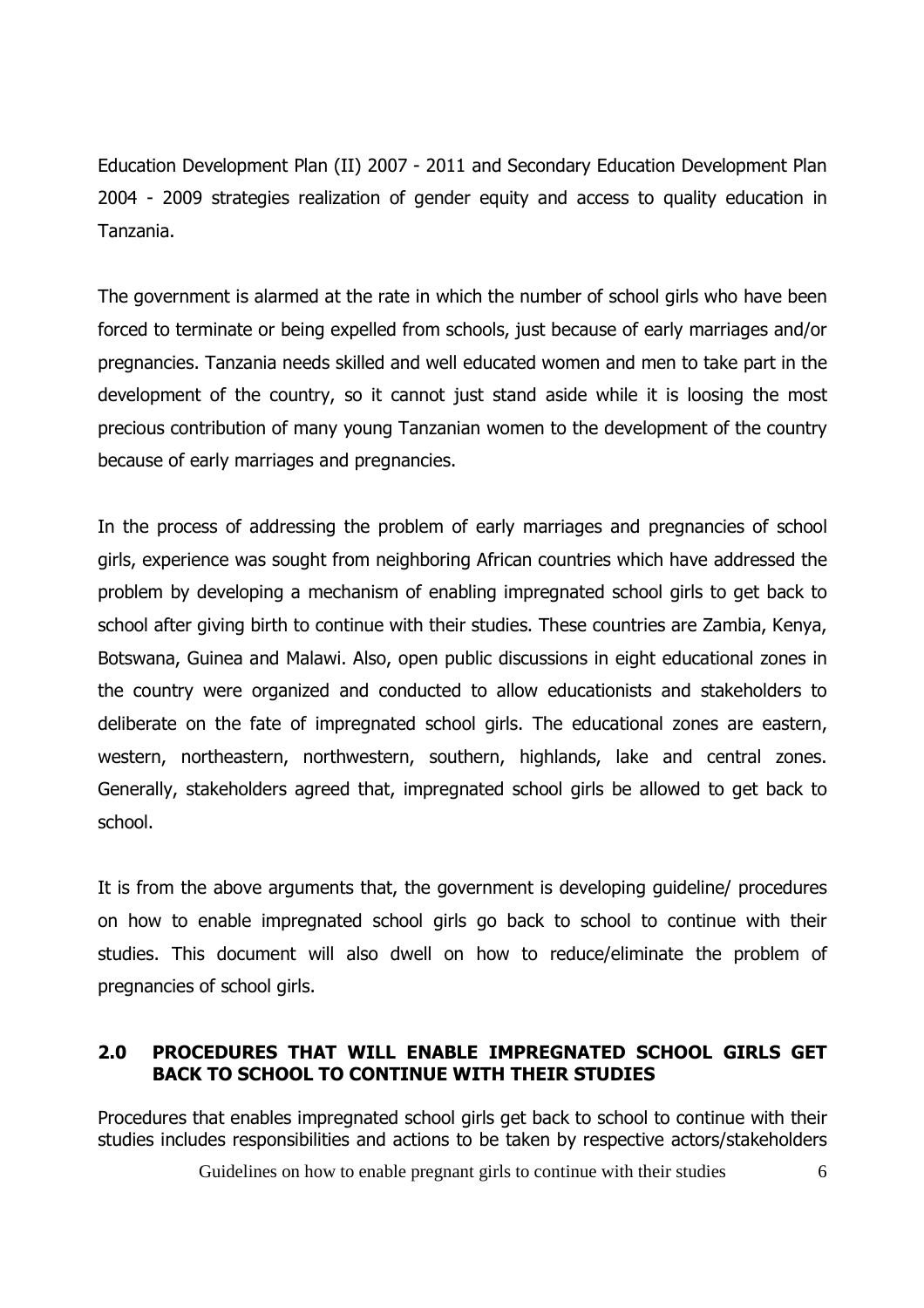in the process of facilitating the achievement of the whole idea of enabling impregnated school girls get back to school. The following are actors and responsibilities:

## **2.1 Impregnated school girl**

- Should provide evidence from a recognized doctor indicating duration (age) of the pregnancy;
- Should acquire suspension letter which indicates date of reporting back to school after giving birth;
- Should acquire guidance and counseling on her health, future development and how to protect herself from other school pregnancies;
- Should report back to school within the period of six to twelve months after giving birth;
- Shall have a choice to a kind of education (formal or informal) she would like to continue with, under the advise from parents/guardians and teachers;
- Shall be required to disclose the identity of the person responsible for the pregnancy;
- Forced marriages should be reported to school leadership, religious and/or ward leadership; and
- **Shall have only one re-admission opportunity.**

## **2.2 School leadership**

- Shall require a doctors' evidence for respective girls' pregnancy;
- Shall issue a suspension letter to respective impregnated girl, showing the date in which the girl should report back to school. Doctors' evidence shall be enclosed;
- Shall offer guidance and counseling services to the girl on her health and future development;
- Shall offer guiding and counseling services to parents/guardians of the impregnated girl;
- Shall give strict warning to the impregnated girl if realized she wilfully got pregnant;
- Communicate with parents/guardians on the dates of reporting back to school;
- Shall allow the impregnated girl to make a choice of her own on which mode of education (formal or informal) and school she would like to continue with, after giving birth;
- Shall show empathy and cooperate with the pregnant girl;
- Shall keep correct records on impregnated girls to ensure re-admission process is not missed;
- Shall allow impregnated girls to sit for their national exams if diagnosed within exam timeframe;
- Shall suspend from school a boy responsible for pregnancy and will be readmitted to school together with the impregnated girl. The boy's parents/guardians will be responsible for the care of the girl and the baby.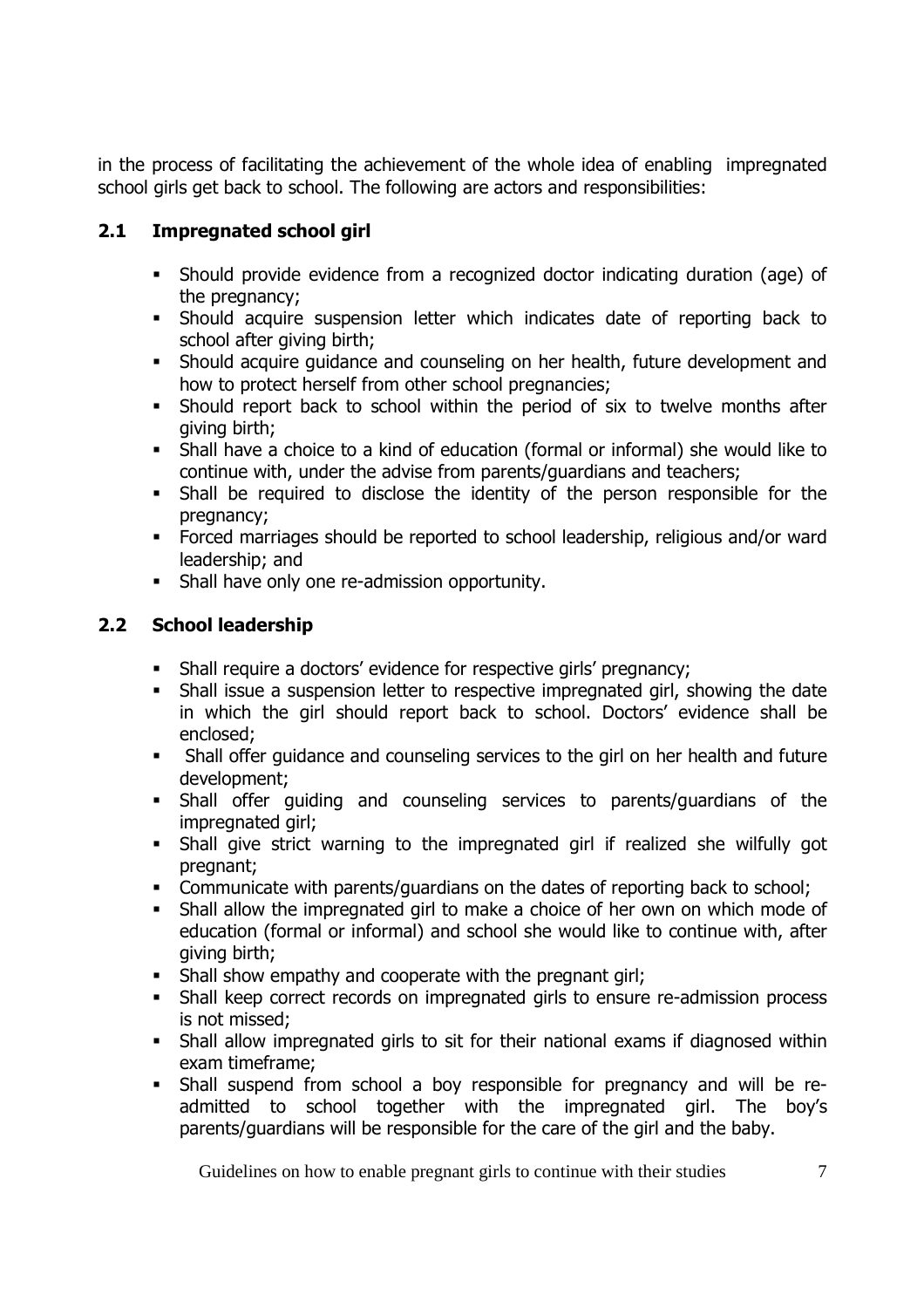## **2.3 Parents/Guardians**

- Shall be counseled and guided by the school leadership on the pregnancy of the school girl;
- Shall show empathy and accept to take care of the pregnant girl;
- Shall be guided and counseled by the school leadership concerning maternal health of the pregnant school girl;
- Shall be informed and required to fulfill re admittance requirements;
- Shall be required to update the school leadership on the health condition during pregnancy and after birth; and
- Shall be involved in deciding on which mode of education (Formal or informal) and school the pregnant girl would like to continue with, after giving birth.

## **2.4 Society**

- Shall accept and help the pregnant school girl;
- Shall monitor the welfare of the pregnant school girls;
- Shall be involved in protecting, teaching and advising school girls on how to protect/avoid from pregnancies; and
- Shall task the Ward Social Welfare Officer to monitor the welfare of the pregnant school girl.

## **2.5 Religious leaders**

- Shall accept guide and counsel impregnated school girls as a process of strengthening their faith; and
- **Shall not wed school girls.**

## **2.6 Government**

- Shall educate and sensitize the society/community on the importance of re admitting impregnated school girls;
- Shall educate and sensitize the society/community on the process of re  $$ admitting impregnated school girls; and
- Shall empower school leadership on the issue of re–admission of pregnant school girls; and
- Shall task the ward social welfare officers to monitor the health welfare of the impregnated school girls.

## **3.0 How to take care of the born baby**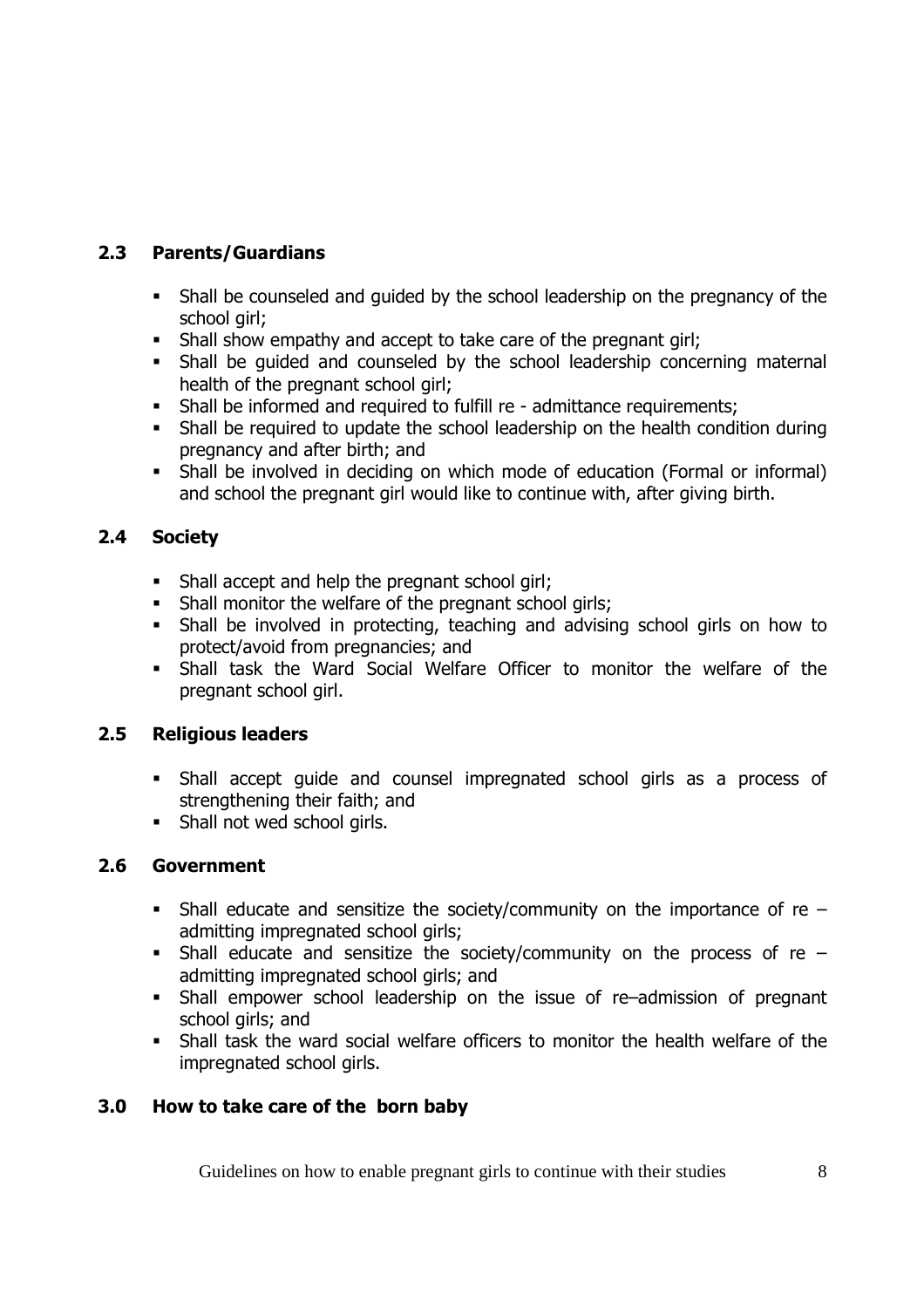Pregnancy amongst school girls is a social problem which also affects innocent unborn and born babies. It is therefore the responsibility of the society to ease the suffering of these innocent people. The following are the actors and their responsibilities of taking care of the babies:

### **3.1 Parents/Guardians**

- Maternal and paternal parents/guardians shall cooperate in taking care of the baby/infant.
- **Shall accept and show love to the born baby.**

## **3.2 Society**

- Shall see to it that, ward social welfare officers monitor the progress of health of the baby/infant; and
- **Shall accept and show love to the born baby.**

## **3.3 Government**

- Shall see to it that procedures for adequate care the girl and the baby are followed and hold responsible those who act contrary to that;
- Shall ensure that social welfare monitor the health development of the girl and the baby; and
- Shall encourage Non Governmental Organizations (NGOs) to be involved in taking care of the born babies.

### **4.0 Reducing/eliminating early marriages and pregnancies**

The government intends to reduce and ultimately eliminate the problem of early marriages and school pregnancy so as implement initiatives and strategies of offering equal quality education to its citizen. In order to achieve this, the following are actors and their responsibilities:

### **4.1 School girls and boys**

- Shall be encouraged to participate in peer group education programmes;
- Shall be advise to build a habit of advising each other and give information to school leadership/parents/guardians and religious leadership on any misconduct that could lead to pregnancy at school;
- **Shall be encouraged to concentrate on their studies:**
- Shall be encouraged to be involved in different kinds of sports and extracurricula activities; and
- If impregnated, the girl shall be required to disclose the man responsible with her pregnancy.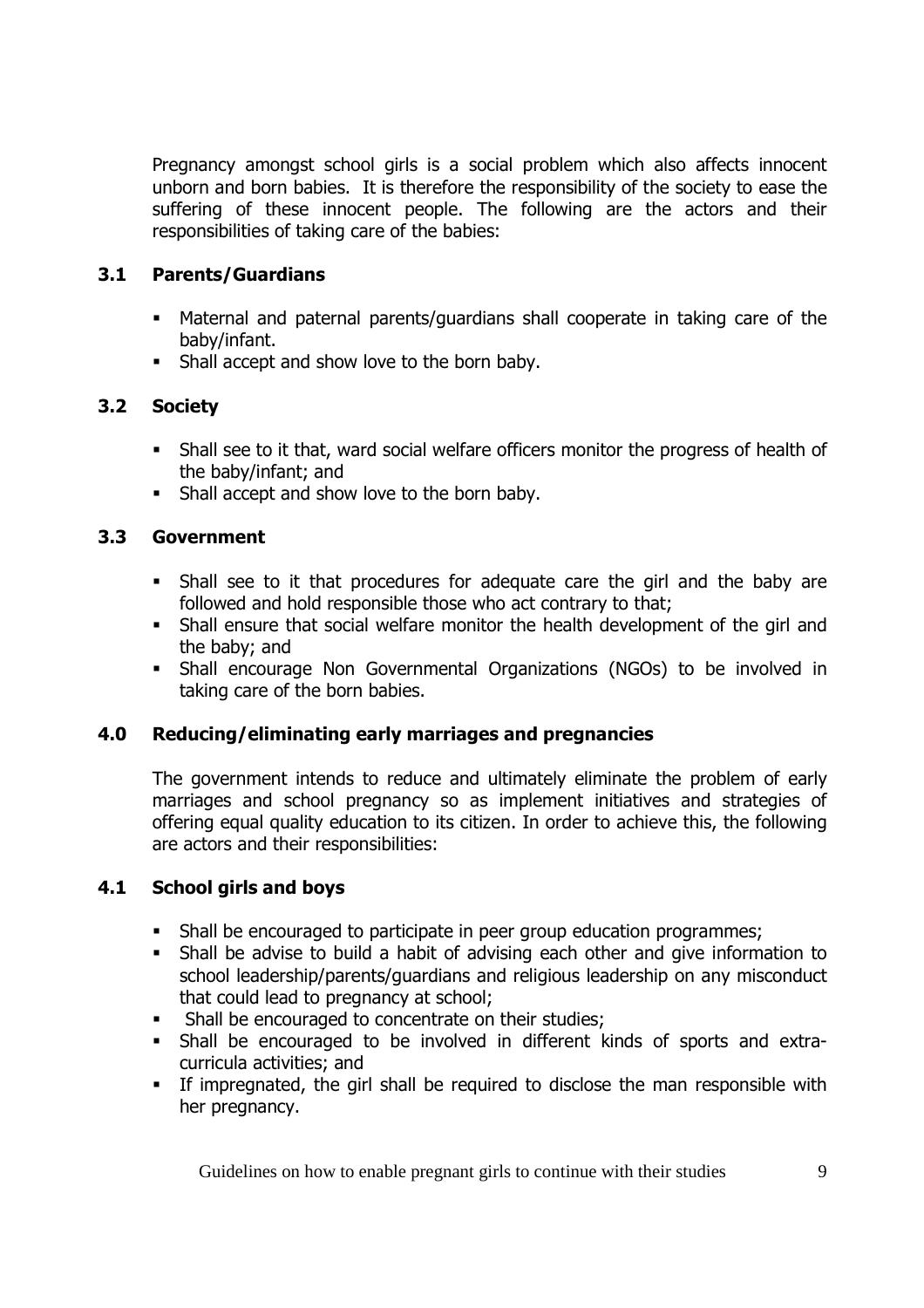## **4.2 Parents/guardians**

- Shall be required to enroll school girls in nearby schools;
- Shall be required to ensure good procedures are in place to offer food in schools;
- Shall avail time for discussion on life skills and reproductive with their children;
- Shall ensure that children are protected against vulnerable environment;
- Shall encourage their children to observe religious ethics which in most cases are against pre-marital sexual relations;
- Shall monitor the children's' school progress and performances; and
- **Shall be role models to their children.**

#### **4.3 School leadership**

- Shall monitor school girls attendance and give periodical medical examinations;
- Shall strengthen provision of services of guidance and counseling;
- Shall be role models to students;
- Shall introduce different life skill clubs like FEMA, TUSEME, debates, sports;
- Shall invite prominent women to motivate girls; and
- Shall strengthen religious classes.

### **4.4 Society**

- Shall introduce committees which will develop and implement strategies of eliminating pregnancy problems facing school girls;
- Shall identify and prohibit norms and cultures that encourage early marriages sexual relations;
- Shall strengthen ethical behavior to children, youth and parents;
- Shall encourage potential people to discuss and voice their opinions against school girl pregnancies; and

#### **4.5 Religious leaders**

- Shall ensure that religious classes are carried out in neighboring schools; and
- Shall educate their followers on consequences of school pregnancies.

#### **4.6 Government**

- Shall facilitate construction of hostels:
- Shall facilitate construction of boarding schools for girls; and
- Shall motivate transporters to ferry students so as to involve them in transportation of students; and
- Shall prepare and air programs on school pregnancies.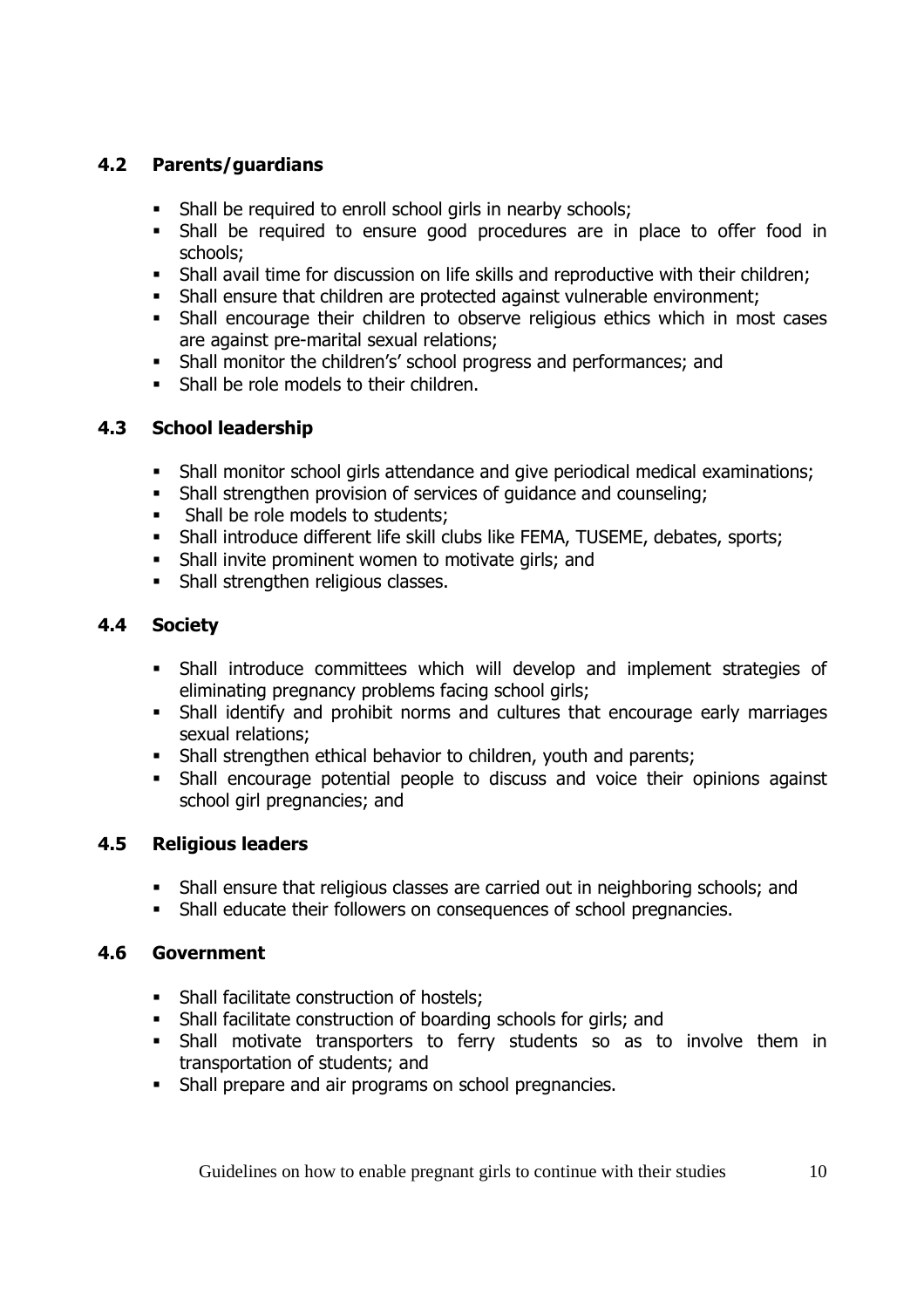#### **5.0 WHAT SHOULD BE DONE TO IMPREGNATED SCHOOL GIRLS WHO REFUSE TO DISCLOSE RESPONSIBLE PERSON FOR THE PREGNANCY**

If strategies of reducing/eliminating school pregnancies are to succeed, to a great extent, cooperation from impregnated girls in volunteering to name culprits responsible for their pregnancies can not be over emphasized. However, a number of actors as well need to cooperate for the ultimate success of the exercise. The following are actors and responsibilities:

#### **5.1 Impregnated school girl**

• Shall be quided and counseled.

#### **5.2 Parents/Guardians**

- Shall guide and counsel the impregnated girl;
- Shall apply investigative tactics; and
- Shall cooperate with the school and ward leaderships.

#### **5.3 School leadership**

- Shall guide and counsel the impregnate school girl and her parents/guardian
- Shall apply investigative tactics; and
- Shall cooperate with parents/guardians, ward and religious leadership.

#### **6.0 MEASURES AGAINST THE SPHERE OF INFLUENCE FOR SCHOOL GIRL PRENANCY**

In the sphere of influence for school girl pregnancy, main actors happen to be; the girl, parents, society and the men responsible for pregnancy. It has been proved under reasonable doubts there are parents who are pro early marriages of their school girls. The society also contributes by maintaining customs and cultures which encourage sexual relations.

In the process of reducing/eliminating marriages and/or impregnate of school girls, deliberate initiatives are to be taken to make sure that, stern measures are taken against men and women who in one way or another, are responsible in facilitating marriage to a school girl on in impregnating the same. The following are actors and steps to be observed:

### **6.1 Impregnated school girl**

Shall be required to disclose the culprit; and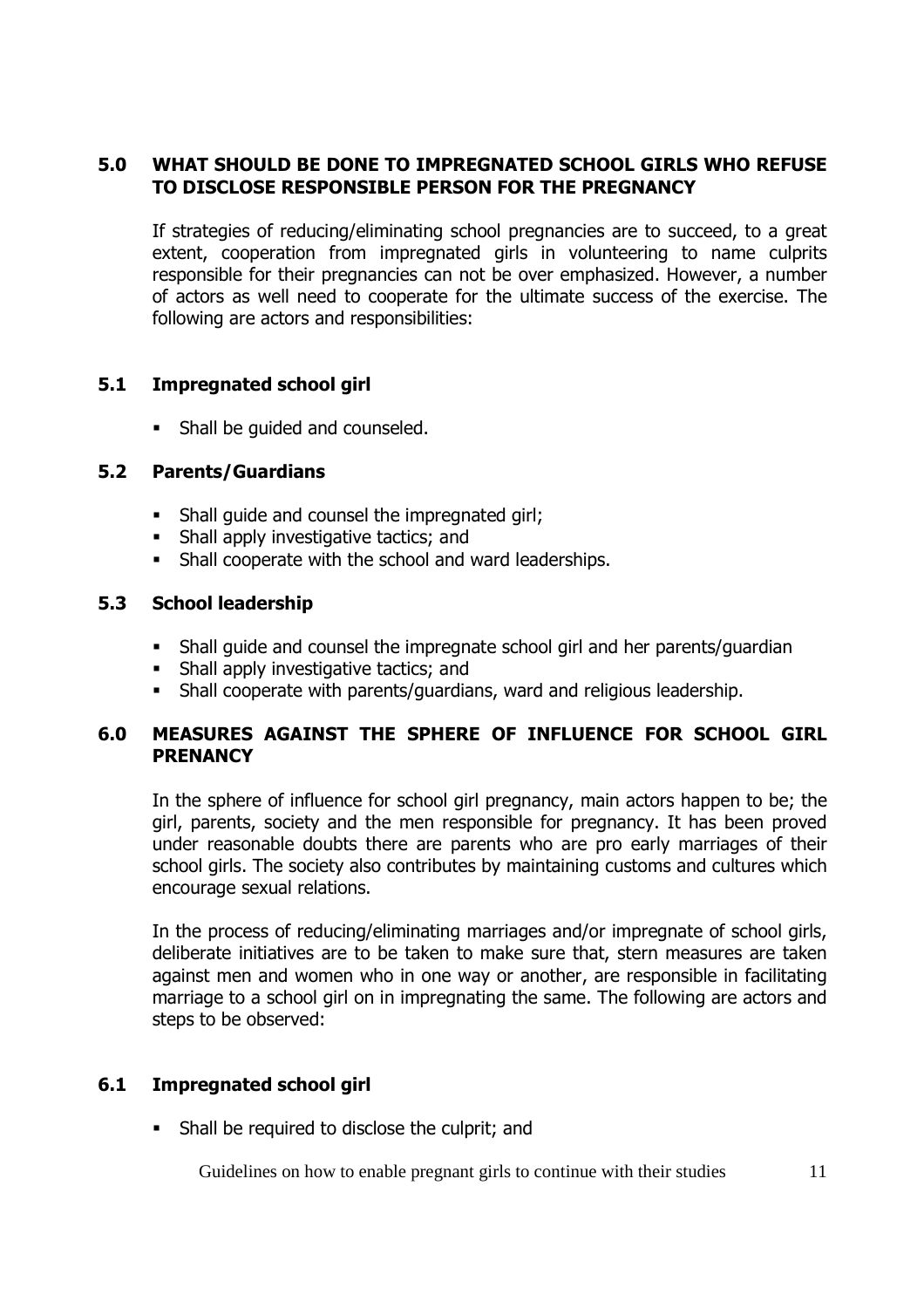Shall have to cooperate with parents/guardians and school, ward and religious leaderships.

## **6.2 Parents/Guardians**

- Shall cooperate with the impregnated girl and ward and school leaderships
- Shall report case of pregnancy to the police
- Maternal and paternal parents /guardians shall ensure that the impregnated school girl and the baby are taken care of.

## **6.3 School leadership**

• Shall cooperate with the impregnated girl, parent and ward leaderships; Shall report case of pregnancy to the police;

## **6.4 Society**

- Shall cooperate with the impregnated girl, parent and school leadership;
- Shall report the case of pregnancy to the police; and
- Shall take disciplinary measures against parents/guardians who are responsible for early marriage of school girls.

## **6.5 Religious leaders**

 Shall persuade culprit follower to accept the responsibility caused by impregnating a school girl.

### **6.6 Government**

- Shall ensure that, legal actions are taken against responsible persons for impregnating school girls;
- Shall ensure that, persons responsible for early marriages to school girls are taken to court ;
- Shall ensure that the properties of persons responsible for early marriages and pregnancy of school girls are used to take care of the impregnated girl and the child;
- Shall review the current Education Act of 1978 to address school girl pregnancies; and
- Shall review the Marriage Act of 1971 to address school girl marriages.